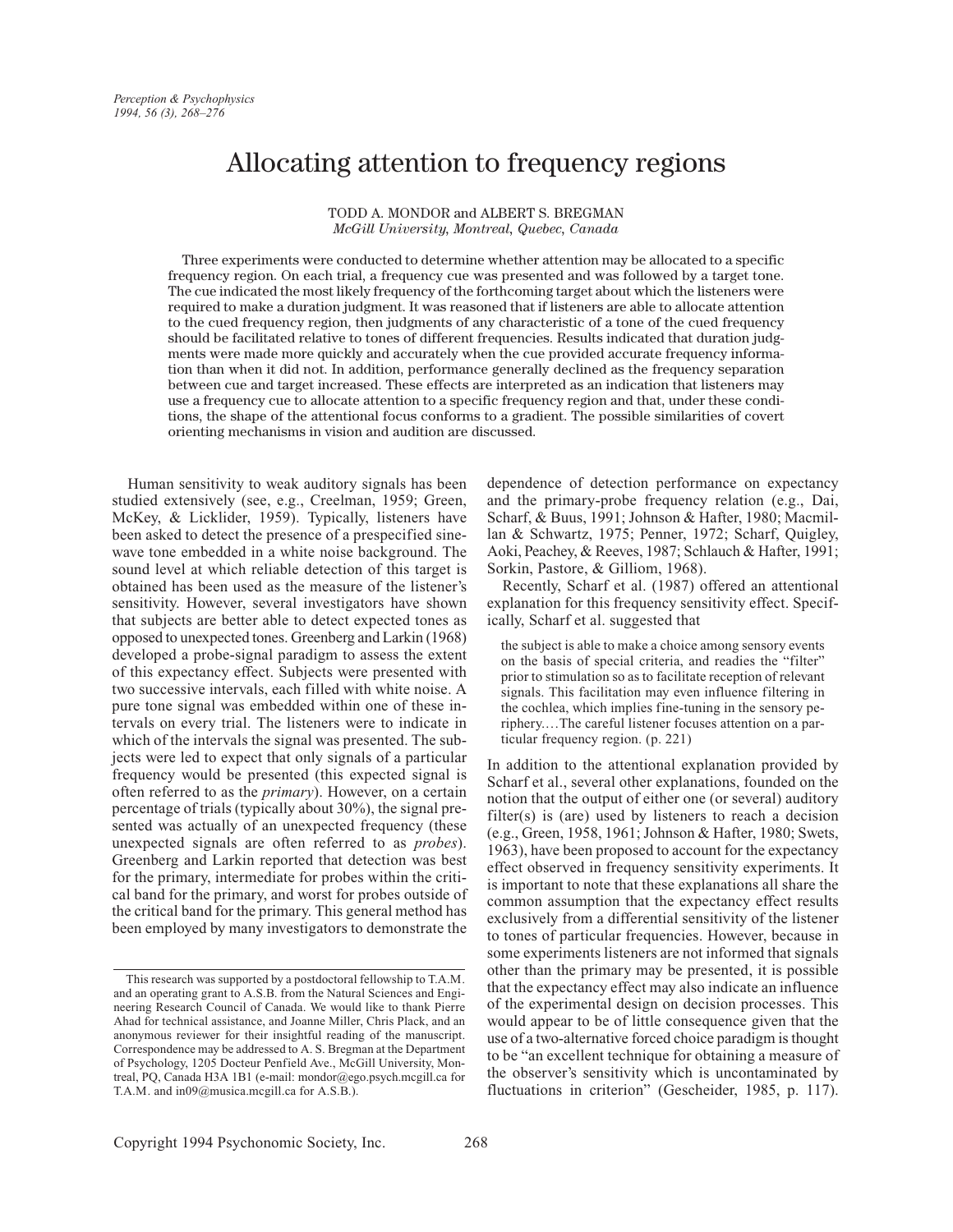However, Greenberg and Larkin (1968) raised the possibility that response bias effects may contribute to the frequency sensitivity effect: "Whether the outlying frequencies are in fact not heard, or are heard but not considered signals, is a question for further investigation" (p. 1522).

Several reports suggest that decision processes are of little import, since frequency sensitivity effects may be obtained even when listeners are informed that both primary and probe signals may be presented (e.g., Dai et al., 1991; Scharf et al., 1987; Schlauch & Hafter, 1991). In contrast to these reports, some data reported by Scharf et al. suggest that decision processes may indeed play a significant role in frequency sensitivity effects. Scharf et al. reported the results of two control experiments in which listeners were informed that signals other than the probe could be presented on some trials. Detection was better for the primary than for the probes in both experiments, so the frequency sensitivity effect does not appear to be due only to decision processes. However, detection of the probes was more accurate (by about 10%) when listeners were informed of their presence than when they were not. Performance on the primary was, apparently, unchanged. This result suggests that, when the detection paradigm is employed, the specificity of selection attributed to an attentional mechanism may be influenced by factors other than perceptual sensitivity. Of course, if decision processes do play a role in frequency sensitivity, then there is no guarantee that this influence is completely eliminated by forewarning listeners that signals other than the primary will be presented occasionally. Indeed, as Kinchla (1990) has argued, "Even if a cue doesn't indicate which response is more likely, it can indicate which areas of an array should be given more weight when the decision process involves a weighted integration of impressions" (p. 728).

In the three experiments reported below, we sought to extend and substantiate earlier investigations by assessing frequency sensitivity within the context of an identification paradigm. All three experiments were based on the logical prediction that if listeners are able to orient attention to a cued frequency region, then perception of events that occur in an attended region should be facilitated in relation to perception of events that occur in unattended frequency regions. We reasoned that any response bias effects should be minimized in an identification paradigm wherein target sounds were presented above threshold and in isolation, and in which listeners knew that targets might be of several different frequencies.

# **EXPERIMENT 1**

Experiment 1 was designed, primarily, to determine whether frequency sensitivity effects might be obtained with the use of an identification paradigm. Each trial began with a frequency cue followed by a target tone. Unlike in previous studies, the target was not embedded in noise but rather was presented in isolation. On all trials, the listeners were to determine whether the target tone was of a short or a long duration (according to prespecified examples). The duration judgment task was selected specifically because previous research has indicated it to be independent of frequency (e.g., Allan & Kristofferson, 1974; Woods, Sorkin, & Boggs, 1979). The frequency of the target tone was either the same as (a valid trial) or different from (an invalid trial) the frequency of the cue. On invalid trials, the frequency separation between cue and target was manipulated to allow assessment of whether duration discrimination depended on the similarity of cue and target frequencies.

## **Method**

#### **Subjects**

Six students attending McGill University were paid for their participation. All had normal hearing, according to self-report.

#### **Materials**

**Sounds**. The MITSYN software package (Henke, 1990) was used to synthesize short- (50-msec), and long- (90-msec) duration sine-wave tone targets at frequencies of 600, 925, 1000, 1075, and 1500 Hz. An additional 1000-Hz tone, 65 msec in duration, was also synthesized. This tone sounded at the beginning of each trial and served to provide subjects with a cue of probable target frequency. All tones were synthesized with 5-msec linear onset/offset amplitude ramps to eliminate any onset or offset clicks. Sounds were presented at 65 dB SPL (C weighting) as measured by a Gen-Rad sound level meter.

**Computer System**. The experiment was controlled by a 486/50 IBM-compatible computer. Sounds were presented binaurally through Sony MDR-V7 headphones.

# **Design and Procedure**

Each trial began with the presentation of the 1000-Hz, 65-msec tone. This tone was designed to cue subjects to attend to the 1000-Hz frequency region. A target was presented 500 msec following this cue. On 75% of the trials, the frequency of the cue and that of the target were the same (valid trials). On the other 25% of trials, the frequency of the cue differed from that of the target (invalid trials). On invalid trials, the probability of a target at 600, 925, 1075, or 1500 Hz was .0625. Thus, on invalid trials, the frequencies of the cue and the target could be either near to (e.g., target =  $925$  Hz or 1075 Hz, hereafter designated invalid–near trials) or far from (e.g., target = 600 Hz or 1500 Hz, hereafter designated invalid–far trials) one another. The listeners were to indicate whether the target tone was short or long in duration. They responded by pressing "1" on a computer keyboard if they thought the target was short, and "0" if they thought the target was long. This mapping was reversed for half the subjects. The listeners initiated each trial by pressing the space bar after they had responded to the preceding trial.

At the beginning of the session, the short and long target tones of each fundamental frequency were presented so that the listeners might become acquainted with the sounds to be used in the experiment. The subjects next completed 96 practice trials (72 valid, 24 invalid) in order to become familiar with the requirements of the experiment. These practice trials were identical to the experimental trials, except that accuracy feedback was provided following each trial. Finally, listeners completed 480 (360 valid, 120 invalid) experimental trials. Testing was performed in a soundattenuating chamber.

The listeners were asked to respond as quickly and accurately as possible. Median response times (RT), based on correct responses only, were calculated for each condition. The trials on which listeners responded more than 3,000 msec following the onset of the target were eliminated from all analyses in this experiment as well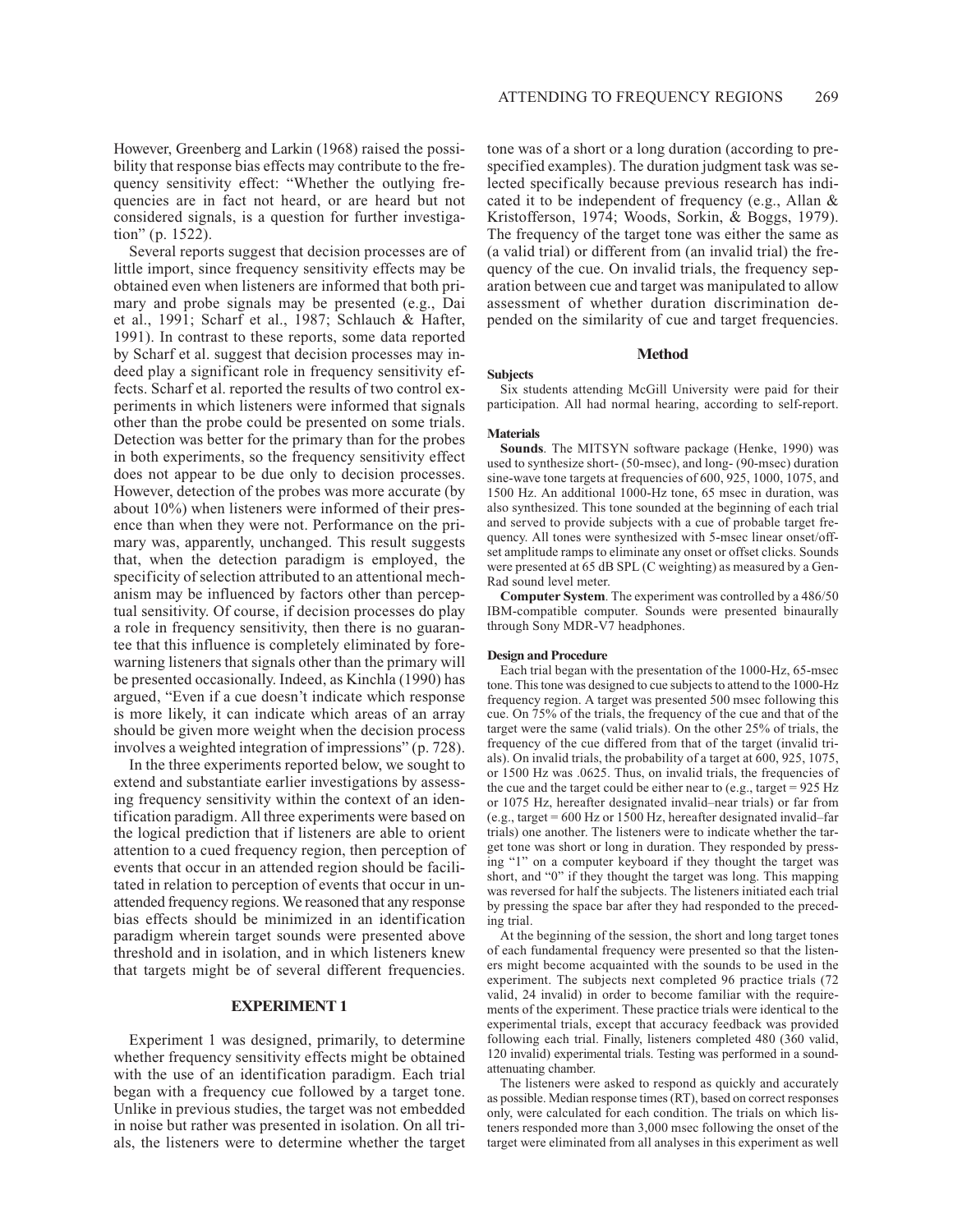as in Experiments 2 and 3. This resulted in the elimination of approximately 1% of the responses in each experiment.

## **Results**

A one-way within-subjects ANOVA (frequency separation) was performed for both RT and error data. These analyses revealed that both RT  $[F(2,10) = 25.41, p \leq 1]$ .001] and errors  $[F(2,10) = 10.49, p < .01]$  declined as the frequency separation between the cue and the target increased. This effect was characteristic of all 6 subjects. Thus, as shown in Table 1, duration discrimination on valid trials was better than that on invalid–near trials  $(p \le 0.01$ , by Tukey HSD test for both RT and errors).<sup>1</sup> Moreover, performance on invalid–near trials exceeded that for invalid–far trials ( $p < .01$  for both RT and errors).

## **Discussion**

The dependence of performance on the frequency relation between cue and target that was obtained in this experiment with the use of an identification paradigm serves to establish that a detection task is not a necessary condition for establishing frequency sensitivity effects. Moreover, the fact that a perceptual judgment independent of frequency may be facilitated or inhibited is consistent with the notion that attentional resources are allocated to a specific frequency region in response to the frequency cue. However, as was true in previous investigations of frequency sensitivity effects (see, e.g., Greenberg & Larkin, 1968; Scharf et al., 1987), the design of this experiment resulted in the target on valid trials being presented much more often (a ratio of 3:1) than the targets on invalid trials. Thus, listeners were more familiar with discriminating the duration of the valid target than they were with discriminating the duration of invalid targets. Although duration has been reported to be independent of frequency (e.g., Woods et al., 1979), it remains possible that differential familiarity with the target, not the allocation of attention to a cued frequency region, may have led to superior performance on valid trials. Experiment 2 was designed to eliminate this potential confound and to examine the time course of attention allocation.

# **EXPERIMENT 2**

Subjects were again required to judge the duration of a brief tone that followed a frequency cue. However, in contrast to the design of Experiment 1, validly cued targets were equally likely to be of any one of three different frequencies. Invalidly cued targets were also equally

**Table 1 Mean Reaction Time (in Milliseconds) and Percent Errors as a Function of Trial Type in Experiment 1**

| we we answer of film files in Experiment f |     |            |  |  |
|--------------------------------------------|-----|------------|--|--|
| Trial Type                                 | RT  | $%$ Errors |  |  |
| Valid                                      | 650 | 6.57       |  |  |
| Invalid-near                               | 745 | 10.83      |  |  |
| Invalid-far                                | 841 | 19.45      |  |  |

likely to be of any of these three frequencies. This arrangement, then, ensured that listeners would be equally familiar with discriminating the duration of all targets used in the experiment. If performance is again found to depend on the relation between the frequency cue and the target tone, then converging evidence will be obtained that attention can be allocated to discrete frequency regions. Finally, we sought to determine whether the frequency sensitivity effect is dependent on the time available to allocate attention to the cued frequency region. To this end, the interval between the frequency cue and the target was manipulated (500, 1000, 1500 msec). If some time is required to fully engage attention at the cued frequency region, then the difference in performance on valid and invalid trials should increase with the time available to orient attention.

# **Method**

#### **Subjects**

Twelve students attending McGill University were paid for their participation. All of them reported that they had normal hearing. None of these subjects had participated in Experiment 1.

## **Materials**

**Sounds**. Short- (50-msec), and long- (100-msec) duration sinewave tones were synthesized at fundamental frequencies of 667, 1000, and 1500 Hz with the use of the MITSYN software package (Henke, 1990). The duration difference between targets (50 msec) was increased in this experiment from that used in Experiment 1 (40 msec). This manipulation was undertaken to increase the proportion of correct trials and thereby the stability of the mean RT estimates for conditions represented by only a few trials (e.g., invalid–near trials at the 500-msec interstimulus interval, or ISI). In addition, three frequency cues, each 75 msec in duration, were also synthesized at each of the fundamental frequencies. All tones were synthesized with 5-msec linear onset/offset amplitude ramps in order to eliminate any onset or offset clicks. Sounds were presented at 65 dB SPL (C weighting) as measured by a GenRad sound level meter.

**Computer system**. The computer system was the same as that used in Experiment 1.

## **Design and Procedure**

A frequency cue was presented at the beginning of each trial. This cue indicated the frequency of the subsequent target tone accurately on 75% of the trials (valid trials) and inaccurately on 25% of the trials (invalid trials). As in Experiment 1, on invalid trials, the frequencies of the cue and the target could be either near to (e.g., cue =  $667$  Hz and target =  $1000$  Hz, invalid–near trials) or far from (e.g., cue =  $667$  Hz and target = 1500 Hz, invalid–far trials) one another. On invalid trials, the probability of a target with either of the two uncued frequencies was equal. This arrangement, then, allowed determination of whether performance would depend on cue validity and, further, whether performance on invalid trials would depend on the frequency separation between cue and target.<sup>2</sup> Finally, the ISI between the frequency cue and the target tone was varied (500, 1000, or 1500 msec). This manipulation was employed to elaborate the time course of any effect of the cue on performance on valid and invalid trials. This design, then, included nine unique combinations of frequency of cue, frequency of target (3), and ISI (3) for valid trials and 18 unique combinations of frequency of cue (3), frequency of target (2), and ISI (3) for invalid trials.

At the beginning of the session, the listeners were presented with the short and long target tones at each fundamental frequency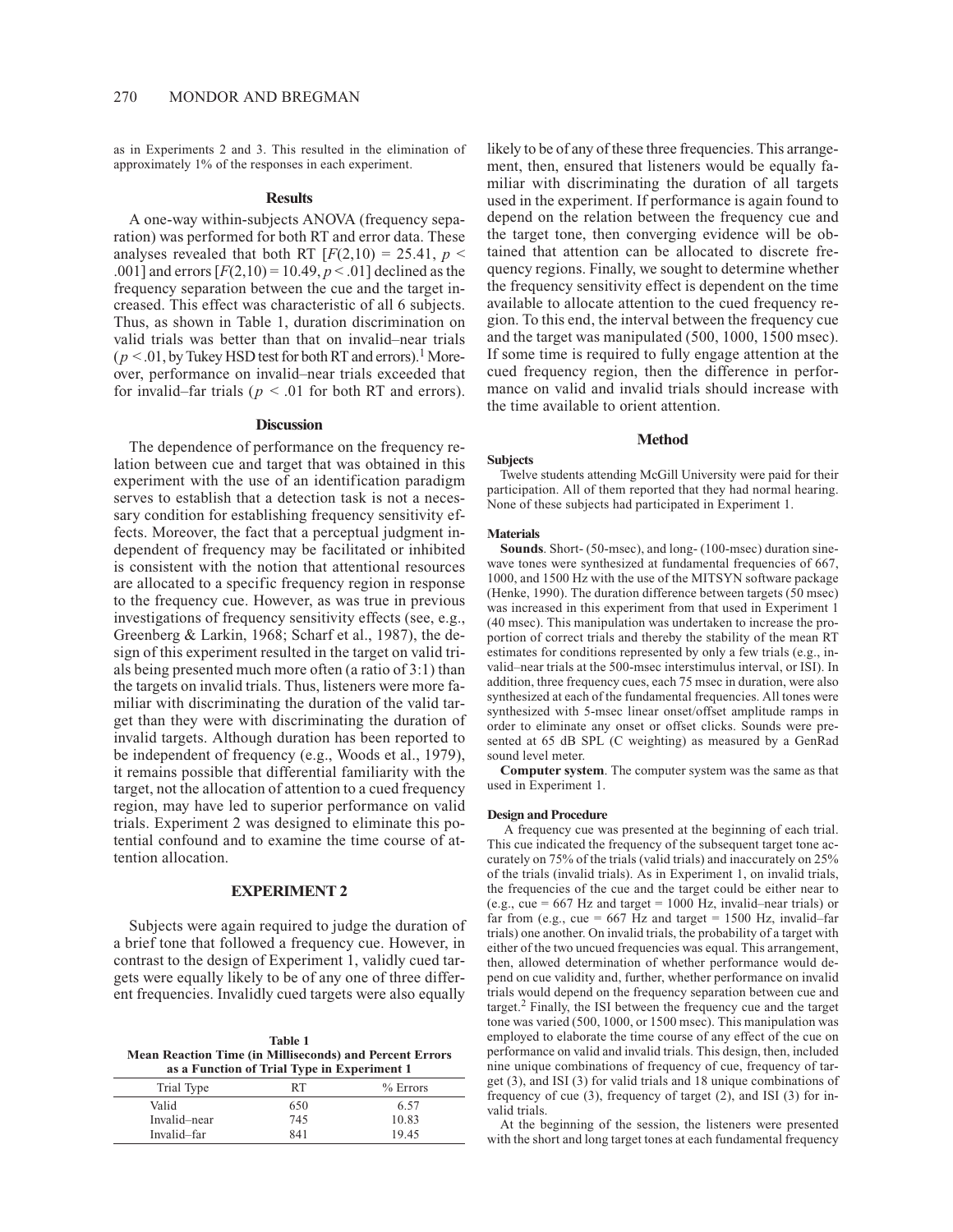so that they could become familiar with differentiating them. The subjects next completed 144 practice trials, consisting of 12 repetitions of the 9 unique valid trials and 2 repetitions of the 18 unique invalid trials. Accuracy feedback was given following each practice trial. Any practice trial to which a subject responded incorrectly was repeated at the end of the practice session. Thus, listeners were required to correctly answer (eventually) all of the 144 practice trials. Finally, listeners performed 432 experimental trials (324 valid and 108 invalid). The order of presentation for practice and experimental trials was completely random.

# **Results**

A meaningful statistical analysis of the error data was impossible because of the low mean error rate (3.6%). However, as shown in Table 2, error rates generally followed the same pattern as did the RT data. The RT data are described in Figure 1.

# **Valid Trials**

A one-way ANOVA (ISI) revealed that performance generally improved with increases in ISI  $[F(2,22) =$ 29.73,  $p < .001$ ]. Further analyses revealed that this effect was due to a significant reduction in RT as ISI increased from 500 to 1,000 msec and from 1,000 to 1,500 msec ( $p < .01$ ).

## **Invalid Trials**

Performance on invalid trials was analyzed with a two-way ANOVA (frequency separation  $\times$  ISI). The main effect of distance failed to attain statistical significance  $(F < 1)$ . Thus, performance was independent of the frequency separation between target and cue. Performance did, however, improve with increases in ISI  $[F(2,22) =$ 6.07,  $p < 0.01$ . Although neither the reduction in RT as ISIs increased from 500 to 1,000 msec nor that for the increase from 1,000 to 1,500 msec reached significance  $(p > .05)$ , RT did decline significantly for the increase from 500 to 1,500 msec ( $p < .01$ ).

## **Costs Plus Benefits**

In this experiment, costs plus benefits—defined as invalid RT minus valid RT—reflect the combined cost of attending to an invalid frequency and the benefit of attending to a valid frequency. It may, therefore, be employed as a measure of the effect of the frequency cue on the distribution of attention (cf. Posner, 1978). Positive costs plus benefits (better performance on valid than on invalid trials) indicate that the cue engenders an allocation of attention to the cued frequency region. In contrast, neutral costs plus benefits (same level of performance on valid and on invalid trials) suggest that lis-

**Table 2 Percent Errors as a Function of Trial Type and Interstimulus Interval (ISI, in Milliseconds) in Experiment 2**

|              | $\frac{1}{10000}$ and $\frac{1}{10000}$ in $\frac{1}{10000}$ . Thus $\frac{1}{10000}$ in East $\frac{1}{10000}$<br>ISI |       |       |
|--------------|------------------------------------------------------------------------------------------------------------------------|-------|-------|
| Trial Type   | 500                                                                                                                    | 1.000 | 1,500 |
| Valid        | 3.94                                                                                                                   | 3.09  | 2.86  |
| Invalid-near | 5.21                                                                                                                   | 1.74  | 1.74  |
| Invalid-far  | 5.56                                                                                                                   | 4.86  | 3.47  |



**Figure 1. Response time as a function of trial type and interstimulus interval in Experiment 2.**

teners use the cue only to alert themselves that a target is about to be presented.

Costs plus benefits were calculated for each condition and analyzed with a two-way ANOVA (frequency separation  $\times$  ISI). Neither the main effects of frequency separation and of ISI nor the frequency  $\times$  ISI interaction reached significance (all *F*s < 1). However, duration judgments were made much more quickly when the target was preceded by a valid (687-msec) rather than by an invalid (760-msec) frequency cue  $[t(11) = 3.59, p <$ .01]. This effect, obtained for all 12 subjects, is of course consistent with an allocation of attention to the cued frequency region. Unlike a similar cue validity effect obtained in Experiment 1, this effect cannot be attributed to listeners' differential familiarity with the targets used, since all possible targets in Experiment 2 were presented equally often on valid and on invalid trials.

# **Discussion**

The cue validity effect obtained in this experiment complements a similar effect apparent in Experiment 1 and provides strong evidence that attention is allocated in response to the frequency cue. Clearly, listeners may facilitate judgments about a specific feature of an auditory stimulus (duration) by orienting attention to the frequency at which that stimulus is presented.

A valid frequency cue may act both to draw attention to a specific frequency and to alert the subject that a target is about to be presented. In contrast, an invalid frequency cue may influence performance only by alerting listeners of a forthcoming target. Obviously, our data demonstrate that the frequency cue acts to draw attention to a specific frequency region since performance was substantially better on valid trials than on invalid trials. However, the equivalent improvement in performance for valid and invalid trials as a function of ISI suggests that this effect was mediated by the alerting properties of the cue. It appears, then, that attention may be fully engaged at a cued frequency region within 500 msec following a cue. This is perhaps unsurprising, given that Mondor and Zatorre (in press) have recently shown that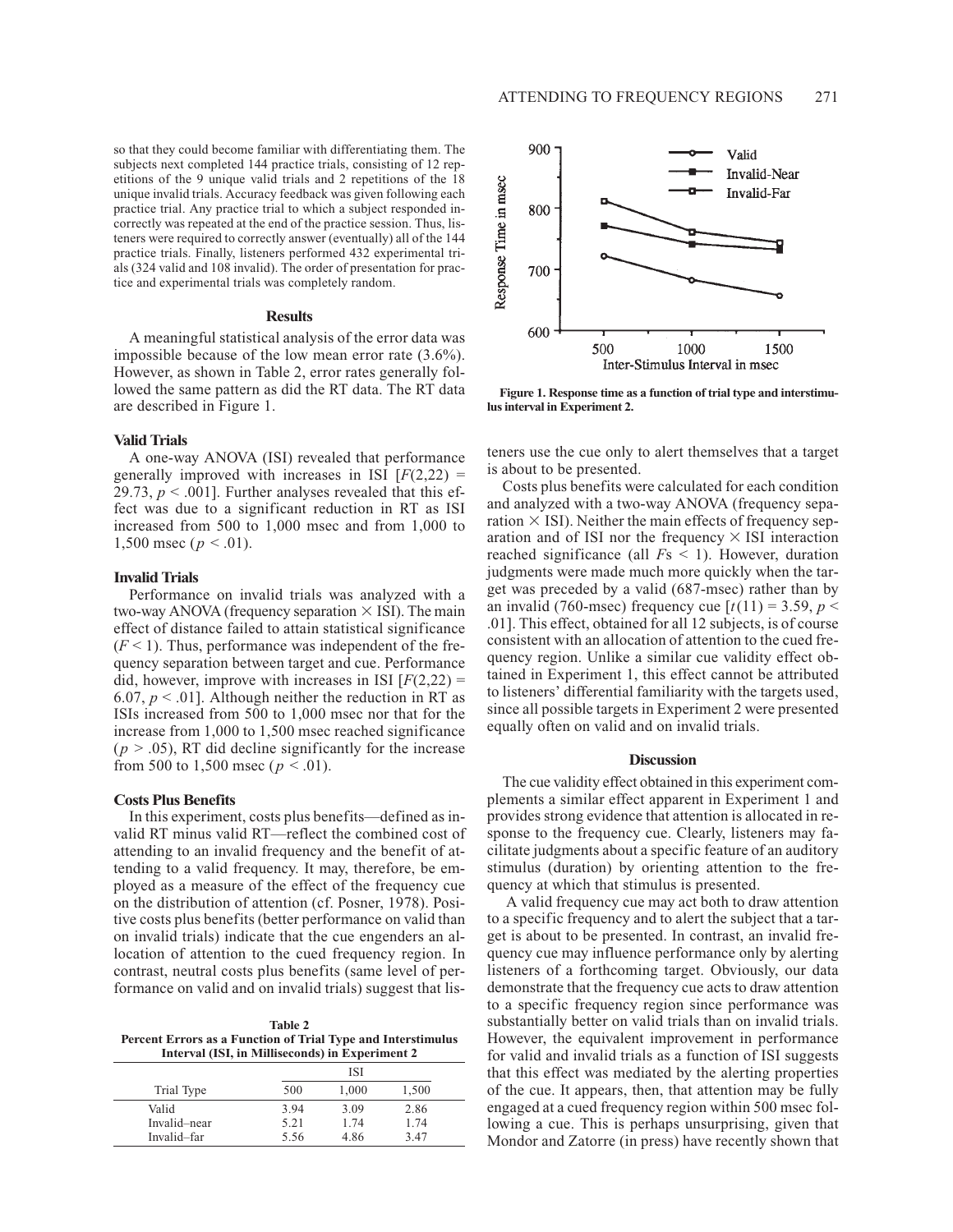# 272 MONDOR AND BREGMAN

an effect of cue validity on auditory target identification may be obtained within 100 msec following the onset of a spatial cue. In addition, many studies of visual spatial attention have also demonstrated such a fast developing cue validity effect (e.g., Mondor & Bryden, 1992; Remington & Pierce, 1983). The rather lengthy cue–target intervals used in this study (minimum of 500 msec) were chosen for two reasons. First, we wished to avoid the perceptual interactions between sequential sounds which are known to occur at brief ISIs (Bregman, 1990). Clearly such interactions would confound the interpretation of any obtained effect of the cue on target duration discrimination. Second, we wished to maintain the ISIs used in studies of frequency sensitivity in order to facilitate comparison of the results obtained in those studies with the results obtained from our own experiments. Our purpose is not to determine the speed with which attention may be allocated to a discrete frequency region, interesting though that issue might be in itself. Rather, we are at present only concerned with establishing that such an allocation is possible. More detailed analysis is warranted only once this basic capability has been established.

The results of Experiment 2 may also provide some insight into the characteristics of the focus of attention in response to a frequency cue. Two general classes of models have been proposed to describe the spatial focus of visual attention. Both types of models offer explanations of the effect of the cue observed in frequency sensitivity experiments. Spotlight models propose that attention may be allocated strictly to a discrete range of frequencies, centered at the frequency of the cue. According to this model, there is an even distribution of resources within the attended region and a fairly sharp demarcation between attended and unattended regions (Eriksen & Yeh, 1985; Posner, Snyder, & Davidson, 1980; Tsal, 1983). Alternatively, the attentional focus may be defined by a gradient with resources distributed across a rather large range of frequencies. According to this gradient model, the density of attentional resources is greatest at the cued frequency location and declines gradually with frequency separation from the focal point of attention (Andersen & Kramer, 1993; Downing & Pinker, 1985; Henderson & Macquistan, 1993; Shulman, Wilson, & Sheehy, 1985). Both spotlight and gradient models are consistent with the superior performance on valid trials as opposed to invalid trials obtained in Experiments 1 and 2. However, these two possible descriptions of the attentional focus are consistent with different effects of frequency separation on invalid trials. According to the spotlight model, the magnitude of the frequency separation between cue and target should not influence performance. Rather, equal performance should be obtained for all targets outside of the attentional beam. In contrast, a gradient model would be consistent with a consistent reduction in performance with increases in frequency separation between cue and target.

Because the effect of frequency separation on invalid trials failed to reach significance, the data of Experiment 2 are relatively more consistent with a spotlight of attention in which there is an abrupt distinction between attended and unattended frequencies. However, this result is not definitive. It is possible that attention is distributed as a gradient but that the invalid targets in this experiment were presented at sufficiently large frequency separations from the cue that few attentional resources were allocated to even the closest invalid target. Clearly, had this been the case, little further decrement in performance for targets at more extreme frequencies would be expected. The results obtained in Experiment 1, wherein a significant effect of frequency separation was obtained on invalid trials, provide some support for this possibility. These two experiments differed in the frequency separations employed on invalid trials, with much larger separations used in Experiment 2 than in Experiment 1. In fact, the smallest frequency separation in Experiment 2 was identical to the largest separation in Experiment 1. Clearly, then, the frequency separation used on invalid trials in Experiment 2 may have been too large to permit an adequate test of the nature of the attentional focus. The extent of the attentional focus was investigated again in Experiment 3, in which targets on some invalid trials were presented at smaller frequency separations from the cue than was the case in Experiment 2.

# **EXPERIMENT 3**

In contrast to Experiment 2, three different frequency separations were used on invalid trials. While the widest of these frequency separations was identical to that employed in Experiment 2, the narrowest separation in Experiment 3 was much nearer to the frequency of the cue than was that in Experiment 2. We reasoned that this wider range of frequency separations on invalid trials would provide a more rigorous test of the possibility that the attentional focus may be described by a frequency gradient.

Experiment 3 differed from Experiment 2 in one other important respect. Recall that in each of the previous experiments the duration of the frequency cue was exactly midway between that of the short and long targets. This arrangement allowed the possibility that listeners used the cue as a standard or a "ruler" by which to compare or measure the duration of the target tones. If this was the case, then the cue validity effect might have occurred because the ease of comparison or measurement depended on the frequency similarity of the cue and the target tone. We attempted to reduce the possibility that listeners would adopt such a strategy by lengthening the frequency cue so that it was substantially longer than either of the possible targets and by varying cue duration randomly across trials.

## **Method**

#### **Subjects**

Twelve undergraduate students attending McGill University were paid to participate in the experiment. All reported that their hearing was unimpaired. None of the subjects had participated in either Experiment 1 or Experiment 2.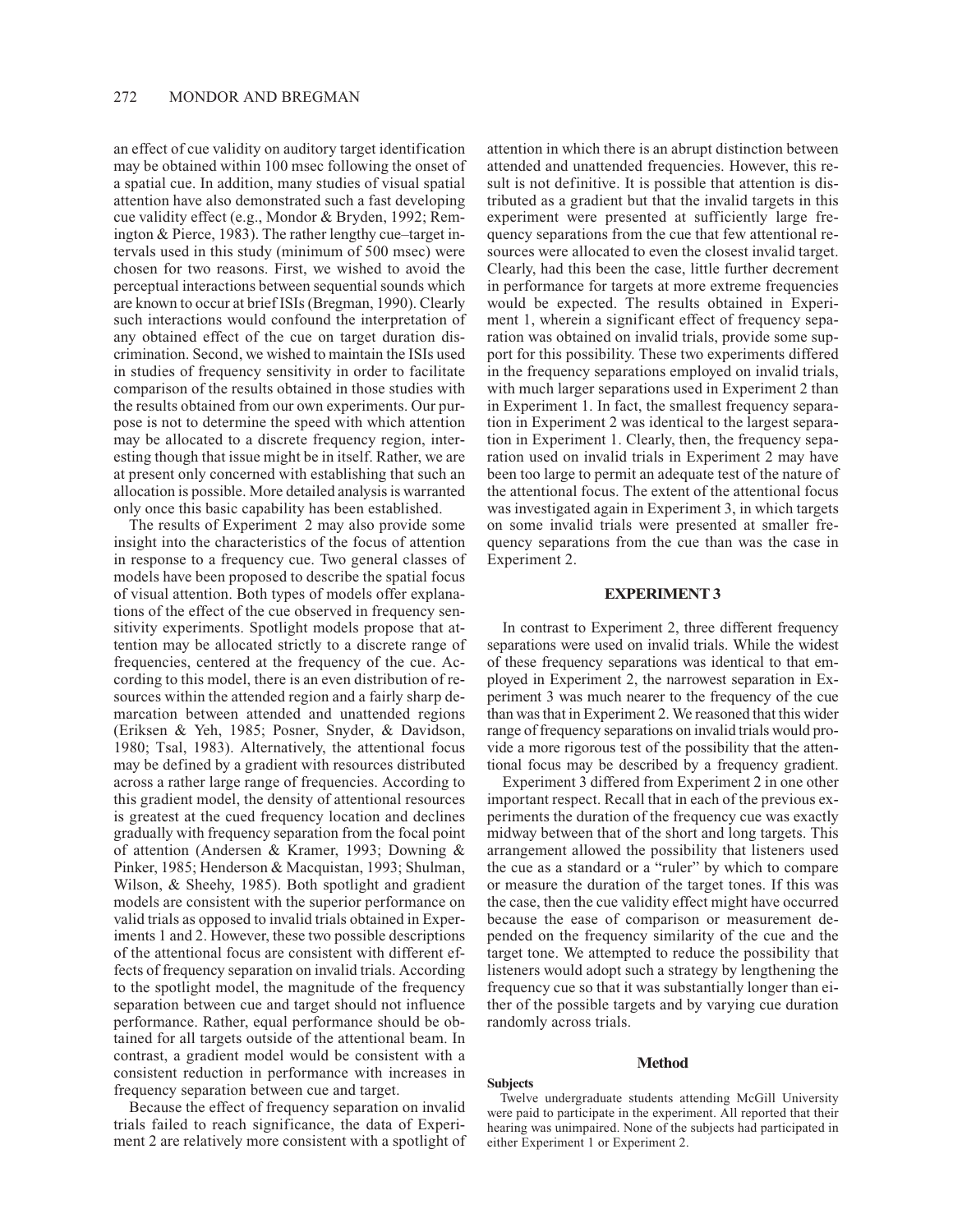#### **Materials**

**Sounds**. Short- (50-msec), and long- (100-msec) duration target tones were synthesized at fundamental frequencies of 667, 876, 1145, and 1500 Hz using the MITSYN software package (see Henke, 1990). These target frequencies, equally spaced on logfrequency coordinates, define the same frequency range as that used in Experiments 1 and 2. However, the frequency difference between adjacent targets was reduced from that employed in the previous experiments. Three different frequency cues, 150, 175, and 200 msec in duration, respectively, were also synthesized at each of the target fundamental frequencies. Both targets and cues were sine-wave tones with 5-msec linear onset/offset amplitude ramps. Sounds were presented at 65 dB SPL (C weighting) as measured by a GenRad sound level meter.

**Computer system**. The computer system was the same as that used in Experiment 1.

## **Design and Procedure**

Experiment 3 differed from Experiment 2 in only a few respects. Cues and targets could be of any one of four different frequencies: 667, 876, 1145, and 1500 Hz. On invalid trials, three different frequency separations between cue and target were possible (invalid–near, invalid–medium, invalid–far). In addition, four different cue–target ISIs (500, 750, 1,000, and 1,500 msec) were used in order to examine more closely any changes in performance with opportunity to orient attention to a cued frequency position. The design of Experiment 3 was, in all other respects, identical to that of Experiment 2.

The subjects completed 96 practice trials and 768 experimental trials in each of two different sessions. They were provided with a brief break following the practice trials and again halfway through the experimental trials.

## **Results**

The RT and error data are described in Figure 2 and Table 3, respectively.

## **Valid Trials**

A one-way ANOVA (ISI) was conducted for both RT and errors. Analysis of the RT data revealed a significant main effect of ISI  $[F(3,33) = 9.25, p < .001]$ . Further analyses indicated that RT declined significantly as ISI increased from 500 to 750 msec ( $p < .01$ ). This effect was complemented by a similar effect for the error data [*F*(3,33) = 12.13, *p* < .001]. Error rate declined significantly from the 750-msec to the 1,000 msec ISI and from the 1,000-msec to the 1,500-msec ISI ( $p < .05$ ).

#### **Invalid Trials**

A two-way ANOVA (frequency separation  $\times$  ISI) was performed for both RT and errors. For the RT data, only the main effect of frequency separation  $[F(2,22) = 7.55]$ , *p* < .01] reached significance. Thus, performance for invalid–near trials exceeded that for invalid–far trials (*p* < .01), while performance for invalid–medium trials differed significantly only from that for invalid–far trials  $(p < .05)$ . RT tended to decline as ISI increased  $[F(3,33) =$ 2.58,  $p = .07$ ]. The frequency separation  $\times$  ISI interaction did not reach statistical significance  $(F < 1)$ .

For the error data, only the main effect of ISI reached significance  $[F(3,33) = 3.23, p < .05]$ . Thus, error rate declined as ISI increased from 500 to 1,500 msec. While

**Table 3 Percent Errors as a Function of Trial Type and Interstimulus Interval (ISI, in Milliseconds) in Experiment 3**

|                | ISI   |       |       |       |
|----------------|-------|-------|-------|-------|
| Trial Type     | 500   | 750   | 1.000 | 1.500 |
| Valid          | 16.37 | 14 49 | 12.47 | 10.02 |
| Invalid-near   | 11.66 | 13.38 | 947   | 12.01 |
| Invalid-medium | 17.28 | 14.26 | 11.62 | 10.36 |
| Invalid-far    | 18.19 | 11.66 | 11 71 | 12.91 |

the main effect of frequency separation did not reach significance  $[F(2,22) = 1.67, p = .21]$ , error rate for targets presented close to the frequency cue (12%) tended to be lower than that for other targets (14%). The frequency separation  $\times$  ISI interaction was not significant  $[F(6,66) = 1.15, p = .34].$ 

## **Costs Plus Benefits**

As discussed above, analysis of costs plus benefits provides an indication of the effect of cue validity on performance. Costs plus benefits for RT were significantly greater than zero  $[t(11) = 5.40, p < .01]$ . Thus, performance on valid trials (713 msec) exceeded performance on invalid trials (763 msec; the cue validity effect was apparent for 11 of 12 subjects). A two-way ANOVA (frequency separation  $\times$  ISI) revealed a significant main effect of frequency separation  $[F(2,22) =$ 7.55,  $p < 0.01$ ]. RT was significantly faster for invalid– near targets than for invalid–far targets ( $p < .01$ ).

For error rate, costs plus benefits did not differ significantly from zero. A two-way ANOVA (frequency separation  $\times$  ISI) indicated that neither the main effects of frequency separation  $[F(2,2) = 3.24, p = .06]$  and ISI  $(F \leq 1)$  nor the frequency separation  $\times$  ISI interaction  $(F < 1)$  attained statistical significance.

# **Discussion**

The results of Experiment 3 serve both to confirm and to extend those obtained in the previous two experiments. A strong effect of cue validity was again ob-



**Figure 2. Response time as a function of trial type and interstimulus interval in Experiment 3.**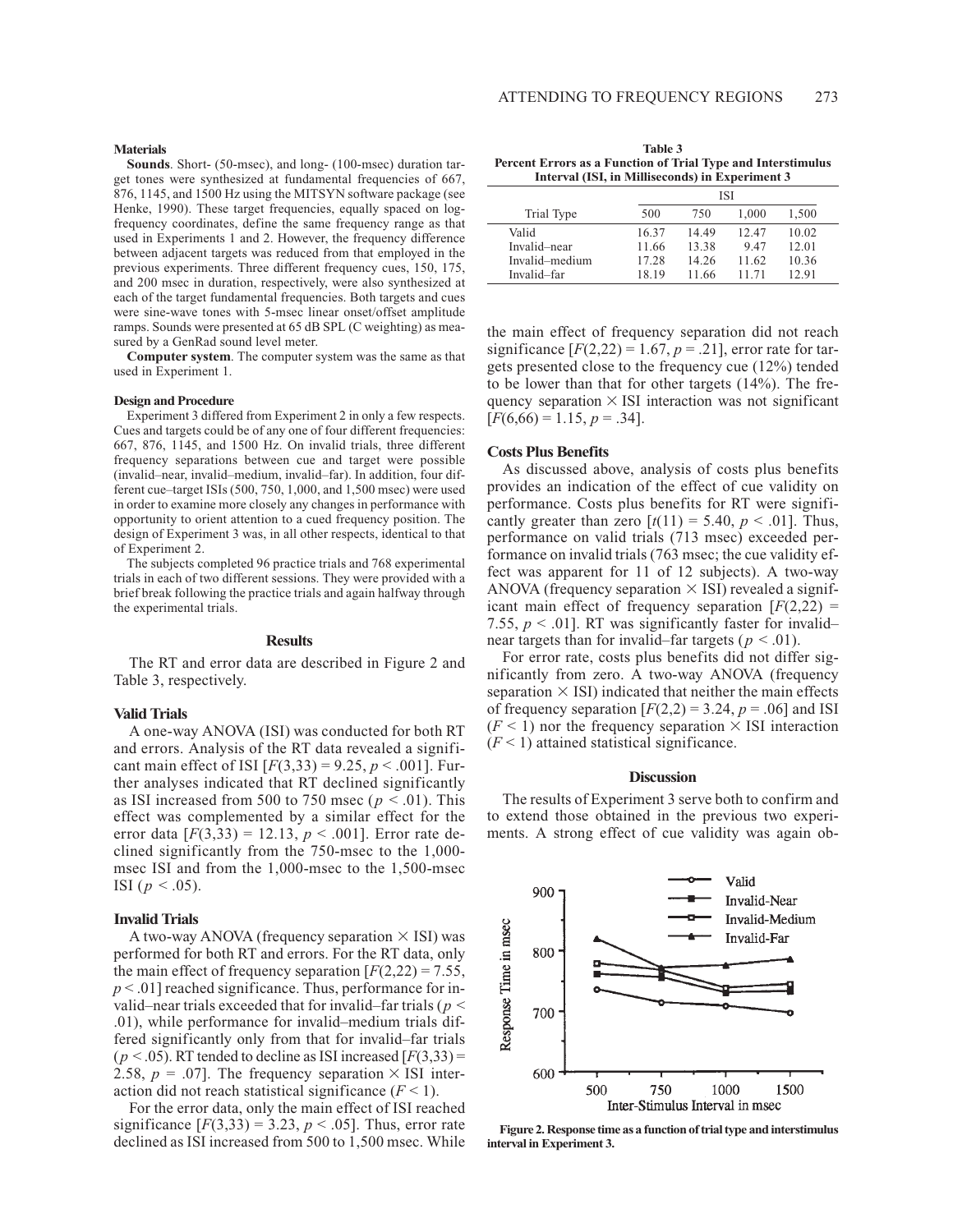tained, indicating that duration judgments may be made more quickly when targets are preceded by a valid rather than an invalid frequency cue. It is important to note that this effect was obtained even though the duration of the cue was lengthened to reduce the probability that listeners would use the cue as a ruler with which to measure the duration of the target.<sup>3</sup>

The significant effect of frequency separation is important in that it is consistent only with a gradient of attention wherein attentional resources decline with frequency separation from an attentional focal point (in this case, the focal point appears to be centered at the frequency of the cue). Any model that incorporates a sharp transition from attended to unattended regions is incapable of accounting for this result. It will be interesting to determine, in the future, whether the shape of the attentional gradient may be modulated by the attentional set and/or task demands imposed on the listener. Indeed, both Swets (1963) and Penner (1972) have argued persuasively that such cognitive factors play a critical role in frequency sensitivity experiments.

# **GENERAL DISCUSSION**

In all three experiments, listeners were better able to judge the duration of a pure tone when it was preceded by a valid, rather than an invalid, frequency cue. This cue validity effect is important, because it establishes that listeners are able to allocate attention to a cued frequency region and, in so doing, to facilitate identification of a property of a sound that is independent of frequency (Allan & Kristofferson, 1974; Woods et al., 1979). The fact that this result was obtained with an identification task establishes that a detection paradigm is not necessary for demonstrating frequency sensitivity effects. In addition, relative to the detection paradigm, the identification paradigm appears likely to minimize effects of response bias because (1) all targets are presented well above threshold, (2) listeners are informed that tones of several different frequencies may be presented, and (3) all targets are equally likely to be preceded by a valid frequency cue as by an invalid frequency cue.

The significant effect of cue–target frequency separation in Experiments 1 and 3 strongly suggests that the focus of attention conforms to a gradient with the density of attentional resources declining with increasing frequency separation from the focal point of attention. As discussed above, such an effect is incompatible with the predictions of any model that incorporates a sharply defined attentional focus. An attentional gradient has also been shown to describe the spatial extent of the focus of attention in both audition (Mondor & Zatorre, in press), and vision (Andersen & Kramer, 1993; Downing & Pinker, 1985; Henderson & Macquistan, 1993; Shulman et al., 1985). Thus, a focus in the form of a gradient may be a general characteristic of the operation of attention for different representations of information and, indeed, for different sensory modalities.

It appears that visual spatial attention may be oriented by either of two different systems, which differ in the extent to which they rely on the conscious cooperation of the observer. Specifically, the exogenous system controls the automatic allocation of attention to sudden-onset visual events, whereas the endogenous system underlies the conscious allocation of attention to specific locations (Jonides, & Yantis, 1988; Müller & Rabbitt, 1989). The operation of these two systems is, then, typically associated with different types of attentional cues. The exogenous system is engaged by peripheral cues, such as a brief dot, the position of which signals the probable location of a forthcoming target. The endogenous system, on the other hand, is engaged by symbolic cues, such as an arrow, which must be interpreted before attention may be shifted to a specific location. Spence and Driver (in press) argued recently that exogenous and endogenous systems also operate in the covert orienting of auditory spatial attention. The frequency cue appears to be similar to a peripheral spatial cue in that it is a brief stimulus that is presented in close proximity to the probable frequency of a forthcoming target. Thus, the frequency sensitivity effect, as assessed in most studies, may reflect the operation of an exogenous attention system.

Support for the possibility that both exogenous and endogenous attention systems may operate in allocating attention to frequency regions may be derived from a recent study by Hafter, Schlauch, and Tang (1993). They examined the effect of two different types of cues on the frequency sensitivity effect. Listeners were cued as to the likely frequency of a target either by a standard cue of the type used in most previous studies or by a symbolic cue, the frequency of which was two thirds that of the target. Intriguingly, Hafter et al. discovered that the range of frequencies falling within a region of heightened sensitivity was larger when the symbolic cue, rather than the standard cue, was employed. This result suggests the possibility that the standard and symbolic cues each engage different attentional systems, and further, that the extent of the attentional focus depends on the system in operation. Thus, it appears likely that both endogenous and exogenous systems act to allocate attention to frequency regions, as well as to spatial locations (Henderson & Macquistan, 1992; Spence & Driver, in press).

While there may be similarities in covert orienting of attention in vision and audition, there may also be differences between these systems. Schlauch and Hafter (1991) reported that listeners could improve detection of a tone with a frequency identical to that of any of several frequency components of a complex cue. Performance declined as the frequency separation between the tone target and the frequency components of the cue increased. The authors argued that detection of tones of expected and unexpected frequencies may be accounted for by a model in which the listener monitors several auditory filters simultaneously. If this effect can be shown to result from the simultaneous allocation of attention to several different frequency regions, such an ability may stand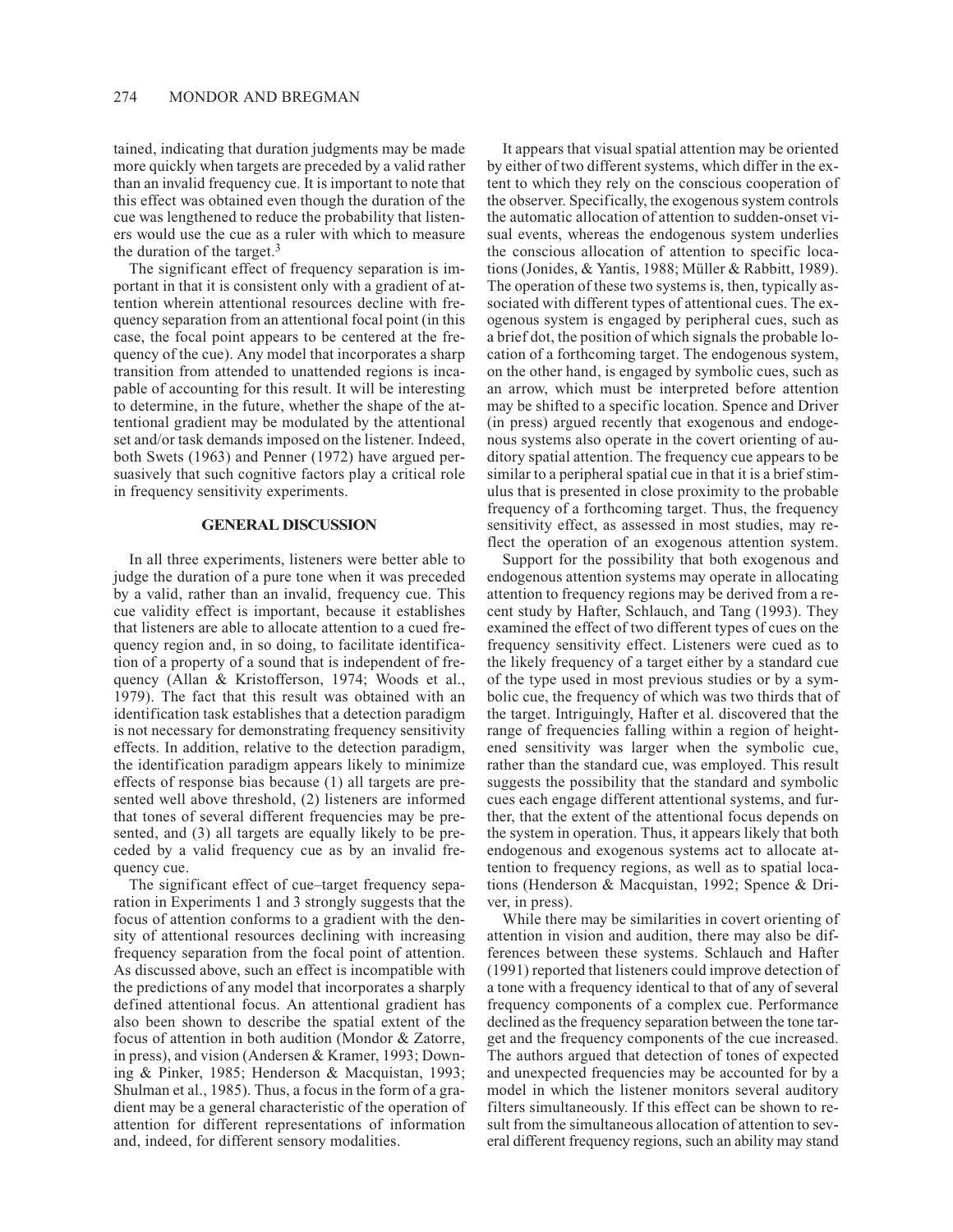in contrast to that apparent in vision, where observers are evidently unable to attend to more than one location at a time (e.g., Eriksen & Webb, 1989). This potential differentiation may provide evidence that distinct attentional mechanisms operate on some types of auditory and visual information. Such a differentiation would not be surprising, given that sound frequency is represented at cortical and subcortical structures that are quite distinct from those involved in visual information processing (Aitkin, 1986, 1990; Altschuler, Bobbin, Clopton, & Hoffman, 1991; Gulick, Gescheider, & Frisina, 1989).

Finally, our demonstration that attention may be selectively allocated to a specific frequency region may have implications for the role of attention in auditory scene analysis in general and in auditory stream segregation in particular. *Auditory stream segregation* refers to a perceptual phenomenon in which a repeating sequence of high and low tones is heard, at high rates, to segregate into two different streams, one composed of the high tones and the other of the low tones. Specifically, the repetition rate at which the stream segregates is inversely related to the frequency separation between the high and low tones. Jones (1976) has argued that the integration of tones into a single stream is accomplished through an attentional mechanism. Jones's theory depends on a quite complex process in which an algorithm descriptive of a particular tone sequence is first established and attention is then allocated selectively on the basis of the extracted algorithm. The rate with which attention can be shifted between two frequencies is, however, limited. Thus, segregation is proposed to occur when attention is no longer able to shift between successive tones of a sequence. The data reported in this paper demonstrate that attention may be oriented to a specific frequency region 500 msec following a cue. However, an integrated percept of a tone sequence is often maintained at rates of less than 100 msec between tones. In spite of the heavy emphasis of Jones's theory on the deployment of attention, it is uncertain whether attention may be shifted selectively within 100 msec in accordance with a computed algorithm descriptive of a tone sequence. However, the paradigm developed in this paper may clearly be of considerable use in addressing this issue.

#### **REFERENCES**

- Aitkin, L. (1986). *The auditory midbrain: Structure and function in the central auditory pathway*. Clifton, NJ: Humana.
- Aitkin, L. (1990). *The auditory cortex: Structural and functional bases of auditory perception*. New York: Chapman & Hall.
- Allan, L. G., & Kristofferson, A. B. (1974). Psychophysical theories of duration discrimination. *Perception & Psychophysics*, **16**, 26-34.
- Altschuler, R. A., Bobbin, R. P., Clopton, B. M., & Hoffman, D. W. (1991). *Neurobiology of hearing: The central auditory system*. New York: Raven.
- Andersen, G. J., & Kramer, A. F. (1993). Limits of focused attention in three-dimensional space. *Perception & Psychophysics*, **53**, 658-667.
- Bregman, A. S. (1990). *Auditory scene analysis*. London: MIT Press. Creelman, C. D. (1959). Detection of signals of uncertain frequency. *Journal of the Acoustical Society of America*, **32**, 805-810.
- DAI, H., SCHARF, B., & BUUS, S. (1991). Effective attenuation of signals in noise under focused attention. *Journal of the Acoustical Society of America*, **89**, 2837-2842.
- Downing, C. J., & Pinker, S. (1985). The spatial structure of visual attention. In M. I. Posner & O. S. M. Martin (Eds.), *Attention and performance XI* (pp. 171-188). Hillsdale, NJ: Erlbaum.
- ERIKSEN, C. W., & WEBB, J. M. (1989). Shifting of attentional focus within and about a visual display. *Perception & Psychophysics*, **45**, 175-183.
- Eriksen, C. W., & Yeh, Y. (1985). Allocation of attention in the visual field. *Journal of Experimental Psychology: Human Perception & Performance*, **11**, 583-597.
- GESCHEIDER, G. A. (1985). *Psychophysics: Method, theory, and application*. Hillsdale, NJ: Erlbaum.
- Green, D. M. (1958). Detection of multiple component signals in noise. *Journal of the Acoustical Society of America*, **30**, 904-911.
- Green, D. M. (1961). Detection of auditory sinusoids of uncertain frequency. *Journal of the Acoustical Society of America*, **33**, 897-903.
- Green, D. M., McKey, M. J., & Licklider, J. C. R. (1959). Detection of a pulsed sinusoid in noise as a function of frequency. *Journal of the Acoustical Society of America*, **31**, 1446-1452.
- Greenberg, G. Z., & Larkin, W. D. (1968). Frequency-response characteristic of auditory observers detecting signals of a single frequency in noise: The probe-signal method. *Journal of the Acoustical Society of America*, **44**, 1513-1523.
- Gulick, W. L., Gescheider, G. A., & Frisina, R. D. (1989). *Hearing: Physiological acoustics, neural coding, and psychoacoustics*. New York: Oxford University Press.
- HAFTER, E. R., SCHLAUCH, R. S., & TANG, J. (1993). Attending to auditory filters that were not stimulated directly. *Journal of the Acoustical Society of America*, **94**, 743-747.
- Henderson, J. M., & Macquistan, A. D. (1993). The spatial distribution of attention following an exogenous cue. *Perception & Psychophysics*, **53**, 221-230.
- Henke, W. L. (1990). *An interactive dialogue language for time signal processing*. Cambridge, MA: MIT Research Laboratory of Electronics.
- Johnson, D. M., & Hafter, E. R. (1980). Uncertain-frequency detection: Cuing and condition of observation. *Perception & Psychophysics*, **28**, 143-149.
- Jones, M. R. (1976). Time, our lost dimension: Toward a new theory of perception, attention, and memory. *Psychological Review*, **83**, 323-355.
- JONIDES, J., & YANTIS, S. (1988). Uniqueness of abrupt visual onset in capturing attention. *Perception & Psychophysics*, **43**, 346-354.
- Kinchla, R. A. (1990). Attention. *Annual Review of Psychology*, **43**, 711-742.
- Macmillan, N. A., & Schwartz, M. (1975). A probe-signal investigation of uncertain-frequency detection. *Journal of the Acoustical Society of America*, **58**, 1051-1058.
- MONDOR, T. A., & BRYDEN, M. P. (1992). On the relation between visual spatial attention and visual field asymmetries. *Quarterly Journal of Experimental Psychology*, **44A**, 529-556.
- MONDOR, T. A., & ZATORRE, R. J. (in press). Shifting and focusing auditory spatial attention. *Journal of Experimental Psychology: Human Perception & Performance*.
- Müller, H. J., & Rabbitt, P. M. A. (1989). Reflexive and voluntary orienting of visual attention: Time course of activation and resistance to interruption. *Journal of Experimental Psychology: Human Perception & Performance*, **15**, 315-330.
- PENNER, M. J. (1972). The effect of payoffs and cue tones on detection of sinusoids of uncertain frequency. *Perception & Psychophysics*, **11**, 198-202.
- Posner, M. I. (1978). *Chronometric explorations of mind*. Hillsdale, NJ: Erlbaum.
- POSNER, M. I., SNYDER, C. R., & DAVIDSON, B. J. (1980). Attention and the detection of signals. *Journal of Experimental Psychology: General*, **109**, 160-174.
- Scharf, B., Quigley, S., Aoki, C., Peachey, N., & Reeves, A. (1987).